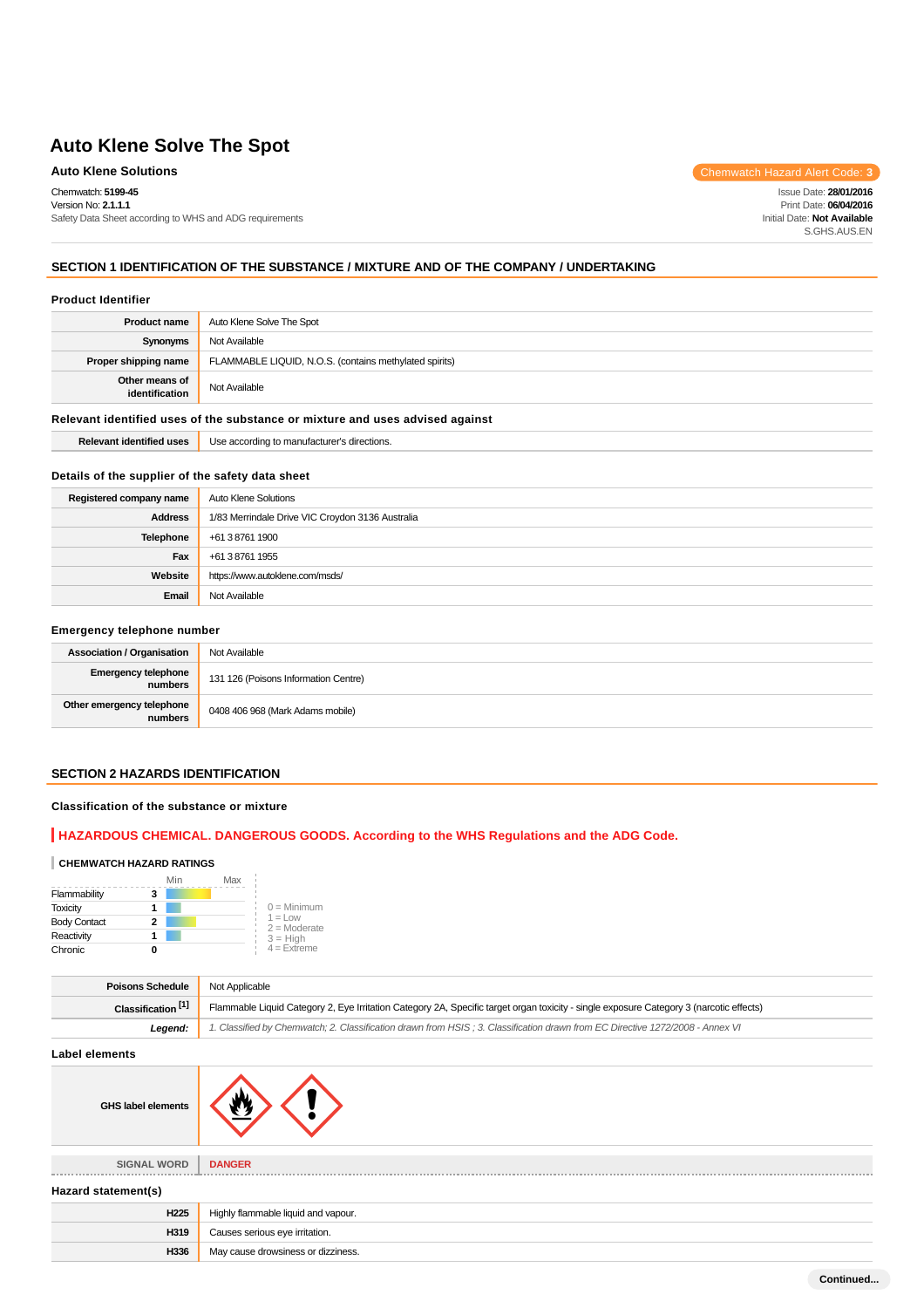# **Precautionary statement(s) Prevention**

| P210             | Keep away from heat/sparks/open flames/hot surfaces. - No smoking.                |  |
|------------------|-----------------------------------------------------------------------------------|--|
| P271             | Use only outdoors or in a well-ventilated area.                                   |  |
| P <sub>240</sub> | Ground/bond container and receiving equipment.                                    |  |
| P <sub>241</sub> | Use explosion-proof electrical/ventilating/lighting/intrinsically safe equipment. |  |
| P242             | Use only non-sparking tools.                                                      |  |
| P243             | Take precautionary measures against static discharge.                             |  |
| P <sub>261</sub> | Avoid breathing dust/fume/gas/mist/vapours/spray.                                 |  |

# **Precautionary statement(s) Response**

| P370+P378      | In case of fire: Use alcohol resistant foam or normal protein foam for extinction.                                               |  |
|----------------|----------------------------------------------------------------------------------------------------------------------------------|--|
| P305+P351+P338 | IF IN EYES: Rinse cautiously with water for several minutes. Remove contact lenses, if present and easy to do. Continue rinsing. |  |
| P312           | Call a POISON CENTER or doctor/physician if you feel unwell.                                                                     |  |
| P337+P313      | If eye irritation persists: Get medical advice/attention.                                                                        |  |
| P303+P361+P353 | IF ON SKIN (or hair): Remove/Take off immediately all contaminated clothing. Rinse skin with water/shower.                       |  |
| P304+P340      | IF INHALED: Remove victim to fresh air and keep at rest in a position comfortable for breathing.                                 |  |

#### **Precautionary statement(s) Storage**

| P403+P235 | Store in a well-ventilated place. Keep cool.                     |  |
|-----------|------------------------------------------------------------------|--|
| P405      | Store locked up.                                                 |  |
| P403+P233 | Store in a well-ventilated place. Keep container tightly closed. |  |

#### **Precautionary statement(s) Disposal**

**P501** Dispose of contents/container in accordance with local regulations.

# **SECTION 3 COMPOSITION / INFORMATION ON INGREDIENTS**

#### **Substances**

See section below for composition of Mixtures

# **Mixtures**

| <b>CAS No</b> | %[weight] | Name               |
|---------------|-----------|--------------------|
| Not Available | $30 - 40$ | butyl glycol ether |
| Not avail.    | 25-40     | methylated spirits |
| 7732-18-5     | balance   | water              |

# **SECTION 4 FIRST AID MEASURES**

#### **Description of first aid measures**

| <b>Eye Contact</b>  | If this product comes in contact with the eyes:<br>• Wash out immediately with fresh running water.<br>Ensure complete irrigation of the eye by keeping eyelids apart and away from eye and moving the eyelids by occasionally lifting the upper and lower lids.<br>► Seek medical attention without delay; if pain persists or recurs seek medical attention.<br>▶ Removal of contact lenses after an eye injury should only be undertaken by skilled personnel.                                                        |
|---------------------|--------------------------------------------------------------------------------------------------------------------------------------------------------------------------------------------------------------------------------------------------------------------------------------------------------------------------------------------------------------------------------------------------------------------------------------------------------------------------------------------------------------------------|
| <b>Skin Contact</b> | If skin contact occurs:<br>Inmediately remove all contaminated clothing, including footwear.<br>Flush skin and hair with running water (and soap if available).<br>Seek medical attention in event of irritation.                                                                                                                                                                                                                                                                                                        |
| Inhalation          | If fumes or combustion products are inhaled remove from contaminated area.<br>Lay patient down. Keep warm and rested.<br>► Prostheses such as false teeth, which may block airway, should be removed, where possible, prior to initiating first aid procedures.<br>Apply artificial respiration if not breathing, preferably with a demand valve resuscitator, bag-valve mask device, or pocket mask as trained. Perform CPR if<br>necessary.<br>Transport to hospital, or doctor.                                       |
| Ingestion           | If swallowed do <b>NOT</b> induce vomiting.<br>► If vomiting occurs, lean patient forward or place on left side (head-down position, if possible) to maintain open airway and prevent aspiration.<br>• Observe the patient carefully.<br>► Never give liquid to a person showing signs of being sleepy or with reduced awareness; i.e. becoming unconscious.<br>• Give water to rinse out mouth, then provide liquid slowly and as much as casualty can comfortably drink.<br>$\blacktriangleright$ Seek medical advice. |

#### **Indication of any immediate medical attention and special treatment needed**

For acute or short term repeated exposures to ethanol:

- Acute ingestion in non-tolerant patients usually responds to supportive care with special attention to prevention of aspiration, replacement of fluid and correction of nutritional deficiencies (magnesium, thiamine pyridoxine, Vitamins C and K).
- Give 50% dextrose (50-100 ml) IV to obtunded patients following blood draw for glucose determination.
- Comatose patients should be treated with initial attention to airway, breathing, circulation and drugs of immediate importance (glucose, thiamine).
- Decontamination is probably unnecessary more than 1 hour after a single observed ingestion. Cathartics and charcoal may be given but are probably not effective in single ingestions.
- Fructose administration is contra-indicated due to side effects.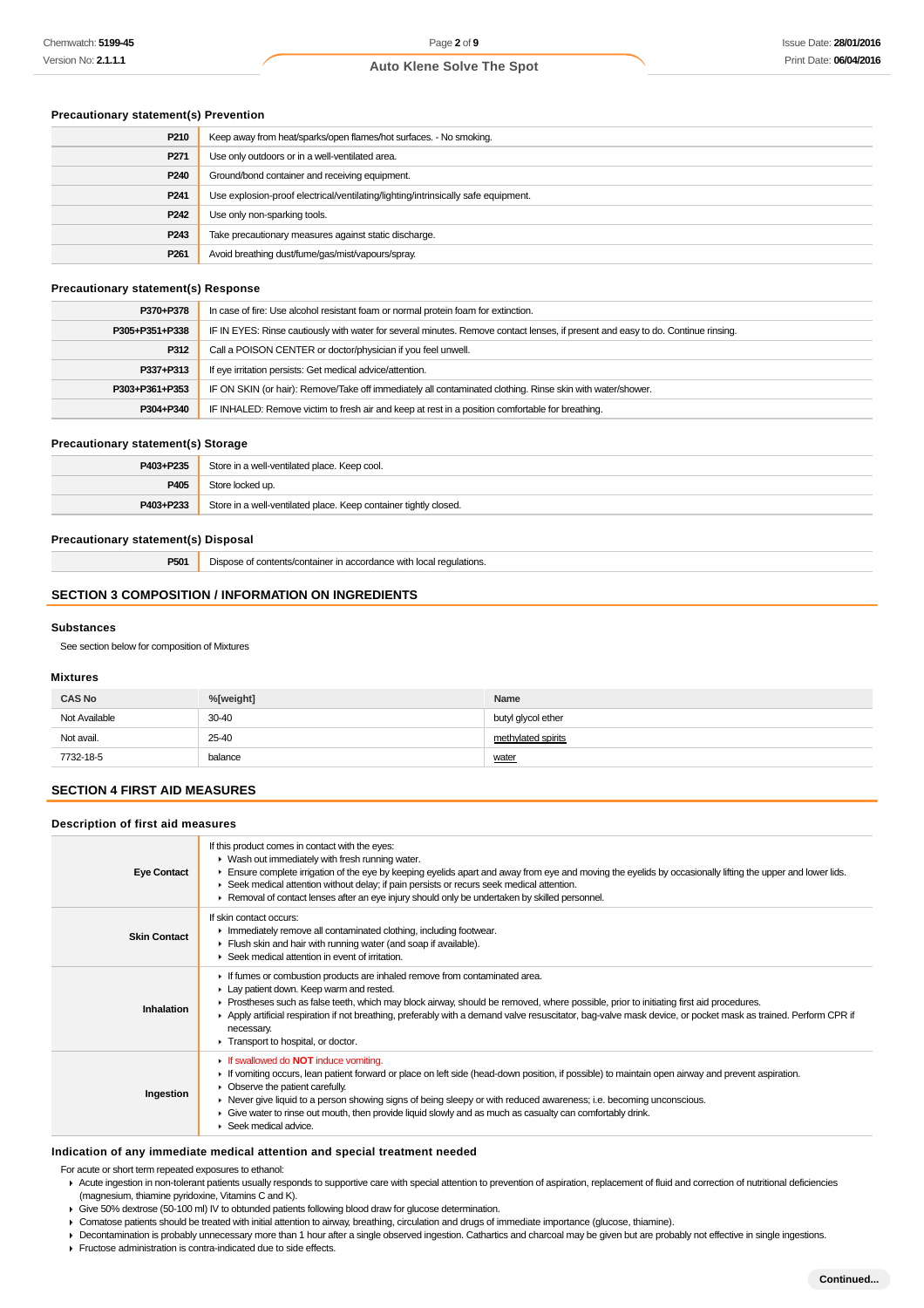# **SECTION 5 FIREFIGHTING MEASURES**

#### **Extinguishing media**

- Alcohol stable foam.
- Dry chemical powder.
- ▶ BCF (where regulations permit).
- Carbon dioxide.
- Water spray or fog Large fires only.

# **Special hazards arising from the substrate or mixture**

| <b>Fire Incompatibility</b>    | Avoid contamination with oxidising agents i.e. nitrates, oxidising acids, chlorine bleaches, pool chlorine etc. as ignition may result                                                                                                                                                                                                                                                                                                                                                                          |  |  |  |  |
|--------------------------------|-----------------------------------------------------------------------------------------------------------------------------------------------------------------------------------------------------------------------------------------------------------------------------------------------------------------------------------------------------------------------------------------------------------------------------------------------------------------------------------------------------------------|--|--|--|--|
| <b>Advice for firefighters</b> |                                                                                                                                                                                                                                                                                                                                                                                                                                                                                                                 |  |  |  |  |
| <b>Fire Fighting</b>           | Alert Fire Brigade and tell them location and nature of hazard.<br>$\blacktriangleright$ May be violently or explosively reactive.<br>$\blacktriangleright$ Wear breathing apparatus plus protective gloves in the event of a fire.<br>► Prevent, by any means available, spillage from entering drains or water course.<br>• Consider evacuation (or protect in place).<br>Fight fire from a safe distance, with adequate cover.<br>If safe, switch off electrical equipment until vapour fire hazard removed. |  |  |  |  |
| <b>Fire/Explosion Hazard</b>   | Liquid and vapour are highly flammable.<br>Severe fire hazard when exposed to heat, flame and/or oxidisers.<br>• Vapour may travel a considerable distance to source of ignition.<br>► Heating may cause expansion or decomposition leading to violent rupture of containers.<br>• On combustion, may emit toxic fumes of carbon monoxide (CO).<br>Combustion products include; carbon dioxide (CO2) other pyrolysis products typical of burning organic material                                               |  |  |  |  |

#### **SECTION 6 ACCIDENTAL RELEASE MEASURES**

#### **Personal precautions, protective equipment and emergency procedures**

| <b>Minor Spills</b> | Remove all ignition sources.<br>$\triangleright$ Clean up all spills immediately.<br>Avoid breathing vapours and contact with skin and eyes.<br>$\triangleright$ Control personal contact with the substance, by using protective equipment.<br>• Contain and absorb small quantities with vermiculite or other absorbent material.<br>$\triangleright$ Wipe up.<br>$\blacktriangleright$ Collect residues in a flammable waste container. |
|---------------------|--------------------------------------------------------------------------------------------------------------------------------------------------------------------------------------------------------------------------------------------------------------------------------------------------------------------------------------------------------------------------------------------------------------------------------------------|
| <b>Major Spills</b> | $\triangleright$ Clear area of personnel and move upwind.<br>Alert Fire Brigade and tell them location and nature of hazard.<br>• May be violently or explosively reactive.<br>• Wear breathing apparatus plus protective gloves.<br>Prevent, by any means available, spillage from entering drains or water course.<br>Consider evacuation (or protect in place).<br>▶ No smoking, naked lights or ignition sources.                      |

Personal Protective Equipment advice is contained in Section 8 of the SDS.

# **SECTION 7 HANDLING AND STORAGE**

#### **Precautions for safe handling**

| Safe handling      | • Containers, even those that have been emptied, may contain explosive vapours.<br>Do NOT cut, drill, grind, weld or perform similar operations on or near containers.<br>DO NOT allow clothing wet with material to stay in contact with skin<br>Avoid all personal contact, including inhalation.<br>• Wear protective clothing when risk of exposure occurs.<br>$\blacktriangleright$ Use in a well-ventilated area.<br>▶ Prevent concentration in hollows and sumps.<br>DO NOT enter confined spaces until atmosphere has been checked.<br>Avoid smoking, naked lights, heat or ignition sources.<br>▶ When handling, DO NOT eat, drink or smoke. |
|--------------------|-------------------------------------------------------------------------------------------------------------------------------------------------------------------------------------------------------------------------------------------------------------------------------------------------------------------------------------------------------------------------------------------------------------------------------------------------------------------------------------------------------------------------------------------------------------------------------------------------------------------------------------------------------|
| Other information  | Store in original containers in approved flame-proof area.<br>• No smoking, naked lights, heat or ignition sources.<br>DO NOT store in pits, depressions, basements or areas where vapours may be trapped.<br>▶ Keep containers securely sealed.<br>Store away from incompatible materials in a cool, dry well ventilated area.<br>▶ Protect containers against physical damage and check regularly for leaks.<br>• Observe manufacturer's storage and handling recommendations contained within this SDS.                                                                                                                                            |
|                    | Conditions for safe storage, including any incompatibilities                                                                                                                                                                                                                                                                                                                                                                                                                                                                                                                                                                                          |
| Suitable container | • Packing as supplied by manufacturer.<br>Plastic containers may only be used if approved for flammable liquid.<br>• Check that containers are clearly labelled and free from leaks.<br>For low viscosity materials (i) : Drums and jerry cans must be of the non-removable head type. (ii) : Where a can is to be used as an inner package, the can<br>must have a screwed enclosure.<br>For materials with a viscosity of at least 2680 cSt. (23 deg. C)                                                                                                                                                                                            |

- For manufactured product having a viscosity of at least 250 cSt. (23 deg. C)
- 
- ▶ Manufactured product that requires stirring before use and having a viscosity of at least 20 cSt (25 deg. C): (i) Removable head packaging; (ii) Cans with friction closures and (iii) low pressure tubes and cartridges may be used.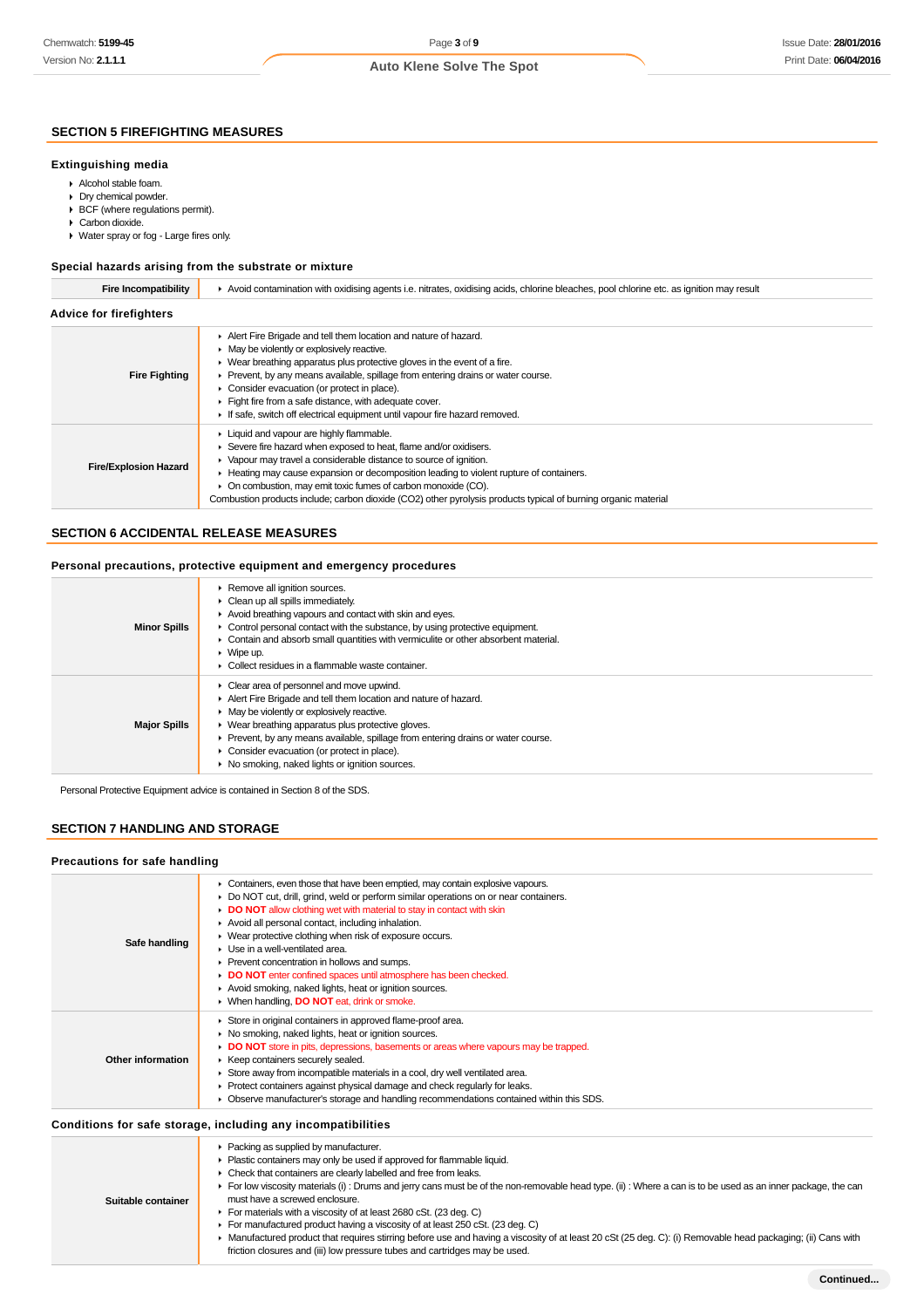|                         | • Where combination packages are used, and the inner packages are of glass, there must be sufficient inert cushioning material in contact with inner and outer<br>packages<br>In addition, where inner packagings are glass and contain liquids of packing group I there must be sufficient inert absorbent to absorb any spillage, unless<br>the outer packaging is a close fitting moulded plastic box and the substances are not incompatible with the plastic. |
|-------------------------|--------------------------------------------------------------------------------------------------------------------------------------------------------------------------------------------------------------------------------------------------------------------------------------------------------------------------------------------------------------------------------------------------------------------------------------------------------------------|
| Storage incompatibility | Avoid oxidising agents, acids, acid chlorides, acid anhydrides, chloroformates.<br>Avoid strong bases.                                                                                                                                                                                                                                                                                                                                                             |

# **SECTION 8 EXPOSURE CONTROLS / PERSONAL PROTECTION**

#### **Control parameters**

# **OCCUPATIONAL EXPOSURE LIMITS (OEL)**

**INGREDIENT DATA**

Not Available

#### **EMERGENCY LIMITS**

| Ingredient                | <b>Material name</b> | TEEL-1        | TEEL-2              | TEEL-3        |
|---------------------------|----------------------|---------------|---------------------|---------------|
| Auto Klene Solve The Spot | Not Available        | Not Available | Not Available       | Not Available |
|                           |                      |               |                     |               |
| Ingredient                | <b>Original IDLH</b> |               | <b>Revised IDLH</b> |               |
| butyl glycol ether        | Not Available        |               | Not Available       |               |
| methylated spirits        | Not Available        |               | Not Available       |               |
| water                     | Not Available        |               | Not Available       |               |

# **Exposure controls**

| <b>Personal protection</b><br>Safety glasses with side shields.<br>Chemical goggles.<br>► Contact lenses may pose a special hazard; soft contact lenses may absorb and concentrate irritants. A written policy document, describing the wearing of<br>Eye and face protection<br>lenses or restrictions on use, should be created for each workplace or task. This should include a review of lens absorption and adsorption for the class of<br>chemicals in use and an account of injury experience. Medical and first-aid personnel should be trained in their removal and suitable equipment should be<br>readily available. In the event of chemical exposure, begin eye irrigation immediately and remove contact lens as soon as practicable.<br><b>Skin protection</b><br>See Hand protection below<br>▶ Wear chemical protective gloves, e.g. PVC.<br>• Wear safety footwear or safety gumboots, e.g. Rubber<br>The selection of suitable gloves does not only depend on the material, but also on further marks of quality which vary from manufacturer to manufacturer. Where<br>the chemical is a preparation of several substances, the resistance of the glove material can not be calculated in advance and has therefore to be checked prior<br>to the application.<br>The exact break through time for substances has to be obtained from the manufacturer of the protective gloves and has to be observed when making a final<br>choice.<br>Suitability and durability of glove type is dependent on usage. Important factors in the selection of gloves include:<br>Hands/feet protection<br>Firequency and duration of contact,<br>• chemical resistance of glove material,<br>▶ glove thickness and<br>$\blacktriangleright$ dexterity<br>Select gloves tested to a relevant standard (e.g. Europe EN 374, US F739, AS/NZS 2161.1 or national equivalent).<br>▶ When prolonged or frequently repeated contact may occur, a glove with a protection class of 5 or higher (breakthrough time greater than 240 minutes<br>according to EN 374, AS/NZS 2161.10.1 or national equivalent) is recommended.<br>> When only brief contact is expected, a glove with a protection class of 3 or higher (breakthrough time greater than 60 minutes according to EN 374, AS/NZS<br>2161.10.1 or national equivalent) is recommended.<br><b>Body protection</b><br>See Other protection below<br>• Overalls.<br>PVC Apron.<br>PVC protective suit may be required if exposure severe.<br>Eyewash unit.<br>Ensure there is ready access to a safety shower.<br>Some plastic personal protective equipment (PPE) (e.g. gloves, aprons, overshoes) are not recommended as they may produce static electricity.<br>Other protection<br>For large scale or continuous use wear tight-weave non-static clothing (no metallic fasteners, cuffs or pockets).<br>Non sparking safety or conductive footwear should be considered. Conductive footwear describes a boot or shoe with a sole made from a conductive compound<br>chemically bound to the bottom components, for permanent control to electrically ground the foot an shall dissipate static electricity from the body to reduce the<br>possibility of ignition of volatile compounds. Electrical resistance must range between 0 to 500,000 ohms. Conductive shoes should be stored in lockers close<br>to the room in which they are worn. Personnel who have been issued conductive footwear should not wear them from their place of work to their homes and<br>return.<br><b>Thermal hazards</b><br>Not Available | Appropriate engineering<br>controls | Engineering controls are used to remove a hazard or place a barrier between the worker and the hazard. Well-designed engineering controls can be highly<br>effective in protecting workers and will typically be independent of worker interactions to provide this high level of protection.<br>The basic types of engineering controls are:<br>Process controls which involve changing the way a job activity or process is done to reduce the risk.<br>Enclosure and/or isolation of emission source which keeps a selected hazard "physically" away from the worker and ventilation that strategically "adds" and<br>"removes" air in the work environment. Ventilation can remove or dilute an air contaminant if designed properly. The design of a ventilation system must match<br>the particular process and chemical or contaminant in use.<br>Employers may need to use multiple types of controls to prevent employee overexposure. |  |  |  |
|------------------------------------------------------------------------------------------------------------------------------------------------------------------------------------------------------------------------------------------------------------------------------------------------------------------------------------------------------------------------------------------------------------------------------------------------------------------------------------------------------------------------------------------------------------------------------------------------------------------------------------------------------------------------------------------------------------------------------------------------------------------------------------------------------------------------------------------------------------------------------------------------------------------------------------------------------------------------------------------------------------------------------------------------------------------------------------------------------------------------------------------------------------------------------------------------------------------------------------------------------------------------------------------------------------------------------------------------------------------------------------------------------------------------------------------------------------------------------------------------------------------------------------------------------------------------------------------------------------------------------------------------------------------------------------------------------------------------------------------------------------------------------------------------------------------------------------------------------------------------------------------------------------------------------------------------------------------------------------------------------------------------------------------------------------------------------------------------------------------------------------------------------------------------------------------------------------------------------------------------------------------------------------------------------------------------------------------------------------------------------------------------------------------------------------------------------------------------------------------------------------------------------------------------------------------------------------------------------------------------------------------------------------------------------------------------------------------------------------------------------------------------------------------------------------------------------------------------------------------------------------------------------------------------------------------------------------------------------------------------------------------------------------------------------------------------------------------------------------------------------------------------------------------------------------------------------------------------------------------------------------------------------------------------------------------------------------------------------------------------------------------------------------------------------------------------------------------------------------------------------------------------------------------------------------------------------------|-------------------------------------|-------------------------------------------------------------------------------------------------------------------------------------------------------------------------------------------------------------------------------------------------------------------------------------------------------------------------------------------------------------------------------------------------------------------------------------------------------------------------------------------------------------------------------------------------------------------------------------------------------------------------------------------------------------------------------------------------------------------------------------------------------------------------------------------------------------------------------------------------------------------------------------------------------------------------------------------------|--|--|--|
|                                                                                                                                                                                                                                                                                                                                                                                                                                                                                                                                                                                                                                                                                                                                                                                                                                                                                                                                                                                                                                                                                                                                                                                                                                                                                                                                                                                                                                                                                                                                                                                                                                                                                                                                                                                                                                                                                                                                                                                                                                                                                                                                                                                                                                                                                                                                                                                                                                                                                                                                                                                                                                                                                                                                                                                                                                                                                                                                                                                                                                                                                                                                                                                                                                                                                                                                                                                                                                                                                                                                                                                    |                                     |                                                                                                                                                                                                                                                                                                                                                                                                                                                                                                                                                                                                                                                                                                                                                                                                                                                                                                                                                 |  |  |  |
|                                                                                                                                                                                                                                                                                                                                                                                                                                                                                                                                                                                                                                                                                                                                                                                                                                                                                                                                                                                                                                                                                                                                                                                                                                                                                                                                                                                                                                                                                                                                                                                                                                                                                                                                                                                                                                                                                                                                                                                                                                                                                                                                                                                                                                                                                                                                                                                                                                                                                                                                                                                                                                                                                                                                                                                                                                                                                                                                                                                                                                                                                                                                                                                                                                                                                                                                                                                                                                                                                                                                                                                    |                                     |                                                                                                                                                                                                                                                                                                                                                                                                                                                                                                                                                                                                                                                                                                                                                                                                                                                                                                                                                 |  |  |  |
|                                                                                                                                                                                                                                                                                                                                                                                                                                                                                                                                                                                                                                                                                                                                                                                                                                                                                                                                                                                                                                                                                                                                                                                                                                                                                                                                                                                                                                                                                                                                                                                                                                                                                                                                                                                                                                                                                                                                                                                                                                                                                                                                                                                                                                                                                                                                                                                                                                                                                                                                                                                                                                                                                                                                                                                                                                                                                                                                                                                                                                                                                                                                                                                                                                                                                                                                                                                                                                                                                                                                                                                    |                                     |                                                                                                                                                                                                                                                                                                                                                                                                                                                                                                                                                                                                                                                                                                                                                                                                                                                                                                                                                 |  |  |  |
|                                                                                                                                                                                                                                                                                                                                                                                                                                                                                                                                                                                                                                                                                                                                                                                                                                                                                                                                                                                                                                                                                                                                                                                                                                                                                                                                                                                                                                                                                                                                                                                                                                                                                                                                                                                                                                                                                                                                                                                                                                                                                                                                                                                                                                                                                                                                                                                                                                                                                                                                                                                                                                                                                                                                                                                                                                                                                                                                                                                                                                                                                                                                                                                                                                                                                                                                                                                                                                                                                                                                                                                    |                                     |                                                                                                                                                                                                                                                                                                                                                                                                                                                                                                                                                                                                                                                                                                                                                                                                                                                                                                                                                 |  |  |  |
|                                                                                                                                                                                                                                                                                                                                                                                                                                                                                                                                                                                                                                                                                                                                                                                                                                                                                                                                                                                                                                                                                                                                                                                                                                                                                                                                                                                                                                                                                                                                                                                                                                                                                                                                                                                                                                                                                                                                                                                                                                                                                                                                                                                                                                                                                                                                                                                                                                                                                                                                                                                                                                                                                                                                                                                                                                                                                                                                                                                                                                                                                                                                                                                                                                                                                                                                                                                                                                                                                                                                                                                    |                                     |                                                                                                                                                                                                                                                                                                                                                                                                                                                                                                                                                                                                                                                                                                                                                                                                                                                                                                                                                 |  |  |  |
|                                                                                                                                                                                                                                                                                                                                                                                                                                                                                                                                                                                                                                                                                                                                                                                                                                                                                                                                                                                                                                                                                                                                                                                                                                                                                                                                                                                                                                                                                                                                                                                                                                                                                                                                                                                                                                                                                                                                                                                                                                                                                                                                                                                                                                                                                                                                                                                                                                                                                                                                                                                                                                                                                                                                                                                                                                                                                                                                                                                                                                                                                                                                                                                                                                                                                                                                                                                                                                                                                                                                                                                    |                                     |                                                                                                                                                                                                                                                                                                                                                                                                                                                                                                                                                                                                                                                                                                                                                                                                                                                                                                                                                 |  |  |  |
|                                                                                                                                                                                                                                                                                                                                                                                                                                                                                                                                                                                                                                                                                                                                                                                                                                                                                                                                                                                                                                                                                                                                                                                                                                                                                                                                                                                                                                                                                                                                                                                                                                                                                                                                                                                                                                                                                                                                                                                                                                                                                                                                                                                                                                                                                                                                                                                                                                                                                                                                                                                                                                                                                                                                                                                                                                                                                                                                                                                                                                                                                                                                                                                                                                                                                                                                                                                                                                                                                                                                                                                    |                                     |                                                                                                                                                                                                                                                                                                                                                                                                                                                                                                                                                                                                                                                                                                                                                                                                                                                                                                                                                 |  |  |  |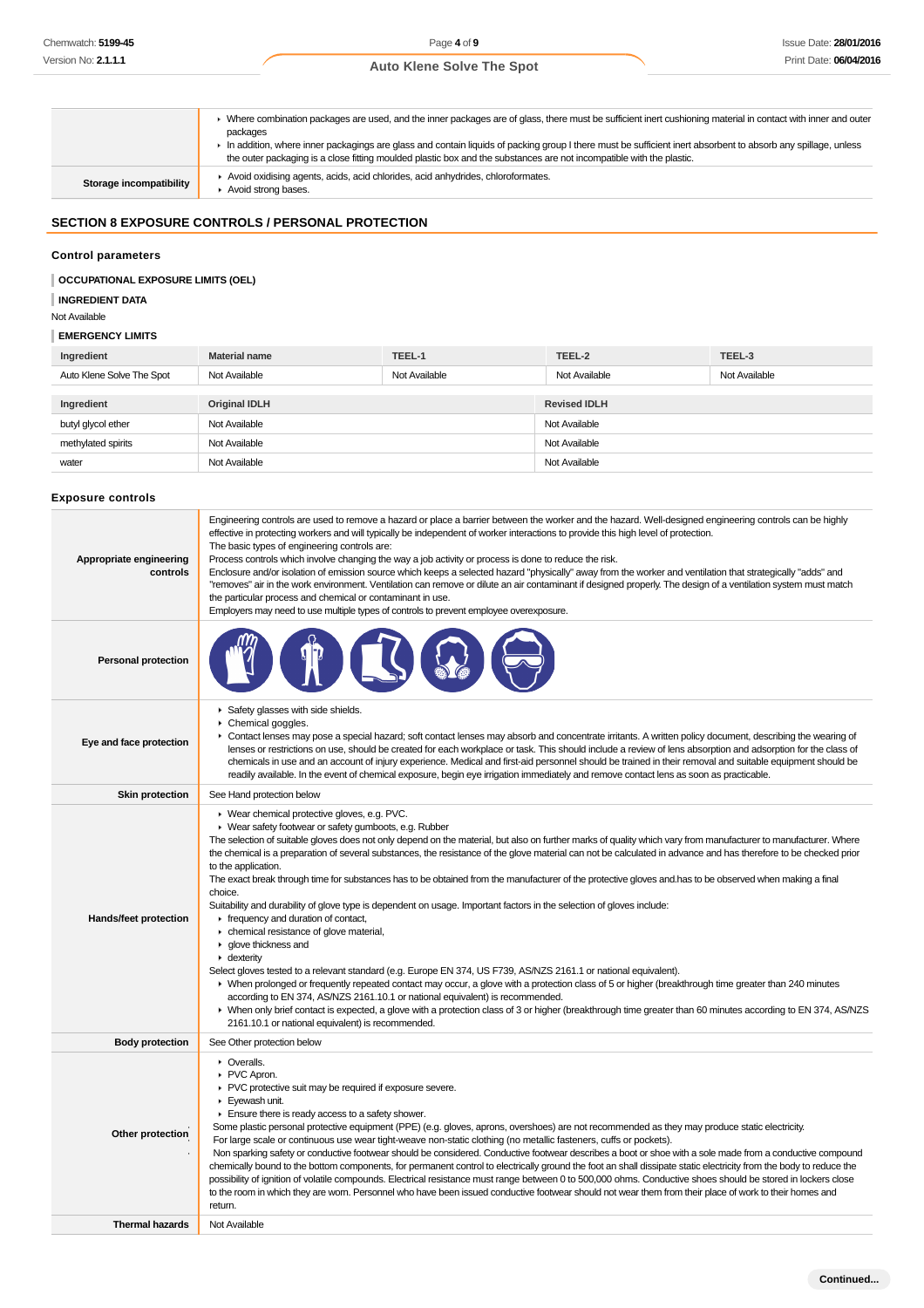#### **Recommended material(s)**

#### **GLOVE SELECTION INDEX**

Glove selection is based on a modified presentation of the:

 **"Forsberg Clothing Performance Index".**

 The effect(s) of the following substance(s) are taken into account in the **computergenerated** selection:

Auto Klene Solve The Spot

# **Material CPI** BUTYL CONTROL CONTROL CONTROL CONTROL CONTROL CONTROL CONTROL CONTROL CONTROL CONTROL CONTROL CONTROL CONTROL CONTROL CONTROL CONTROL CONTROL CONTROL CONTROL CONTROL CONTROL CONTROL CONTROL CONTROL CONTROL CONTROL CONTROL BUTYL/NEOPRENE C NATURAL RUBBER C NATURAL+NEOPRENE C NEOPRENE C NITRILE CONTROLLER CONTROLLER CONTROLLER CONTROLLER CONTROLLER CONTROLLER CONTROLLER CONTROLLER CONTROLLER CONTROLLER CONTROLLER CONTROLLER CONTROLLER CONTROLLER CONTROLLER CONTROLLER CONTROLLER CONTROLLER CONTROLLER CONTR NITRILE+PVC C PE/EVAL/PE CONTROL CONTROL CONTROL CONTROL CONTROL CONTROL CONTROL CONTROL CONTROL CONTROL CONTROL CONTROL CONTROL CONTROL CONTROL CONTROL CONTROL CONTROL CONTROL CONTROL CONTROL CONTROL CONTROL CONTROL CONTROL CONTROL CON PVA C PVC CONTROL CONTROL CONTROL CONTROL CONTROL CONTROL CONTROL CONTROL CONTROL CONTROL CONTROL CONTROL CONTROL CONTROL CONTROL CONTROL CONTROL CONTROL CONTROL CONTROL CONTROL CONTROL CONTROL CONTROL CONTROL CONTROL CONTROL CO TEFLON C VITON CONTROL CONTROL CONTROL CONTROL CONTROL CONTROL CONTROL CONTROL CONTROL CONTROL CONTROL CONTROL CONTROL CONTROL CONTROL CONTROL CONTROL CONTROL CONTROL CONTROL CONTROL CONTROL CONTROL CONTROL CONTROL CONTROL CONTROL

\* CPI - Chemwatch

A: Best Selection

B: Satisfactory; ma

C: Poor to Dangero

**NOTE:** As a series

selection must be b

\* Where the glove is to be used on a short term, casual or infrequent basis, factors such as

#### **SECTION 9 PHYSICAL AND CHEMICAL PROPERTIES**

#### **Information on basic physical and chemical properties**

| Performance Index                                                                                                    |  |
|----------------------------------------------------------------------------------------------------------------------|--|
| degrade after 4 hours continuous immersion                                                                           |  |
| ous Choice for other than short term immersion                                                                       |  |
| of factors will influence the actual performance of the glove, a final                                               |  |
| ased on detailed observation. -                                                                                      |  |
| المتحالي المستحدث والمتحال والمتحال والمترافع والمتحال والمتحدث والمتحال والمتحال والمتحال والمتحال والمتحال والمتحا |  |

"feel" or convenience (e.g. disposability), may dictate a choice of gloves which might otherwise be unsuitable following long-term or frequent use. A qualified practitioner should be consulted.

| Appearance                                      | Highly flammable liquid with a characteristic odour; mixes with water. |                                                   |                |  |
|-------------------------------------------------|------------------------------------------------------------------------|---------------------------------------------------|----------------|--|
| <b>Physical state</b>                           | Liquid                                                                 | Relative density (Water = 1)                      | Not Available  |  |
| Odour                                           | Not Available                                                          | <b>Partition coefficient</b><br>n-octanol / water | Not Available  |  |
| <b>Odour threshold</b>                          | Not Available                                                          | Auto-ignition temperature<br>$(^{\circ}C)$        | Not Available  |  |
| pH (as supplied)                                | Not Available                                                          | Decomposition<br>temperature                      | Not Available  |  |
| Melting point / freezing<br>point (°C)          | Not Available                                                          | <b>Viscosity (cSt)</b>                            | Not Available  |  |
| Initial boiling point and<br>boiling range (°C) | Not Available                                                          | Molecular weight (g/mol)                          | Not Applicable |  |
| Flash point (°C)                                | 13 (methylated spirit)                                                 | <b>Taste</b>                                      | Not Available  |  |
| <b>Evaporation rate</b>                         | Not Available                                                          | <b>Explosive properties</b>                       | Not Available  |  |
| Flammability                                    | <b>HIGHLY FLAMMABLE</b>                                                | <b>Oxidising properties</b>                       | Not Available  |  |
| Upper Explosive Limit (%)                       | Not Available                                                          | Surface Tension (dyn/cm or<br>$mN/m$ )            | Not Available  |  |
| Lower Explosive Limit (%)                       | Not Available                                                          | <b>Volatile Component (%vol)</b>                  | Not Available  |  |
| Vapour pressure (kPa)                           | Not Available                                                          | Gas group                                         | Not Available  |  |
| Solubility in water (g/L)                       | Miscible                                                               | pH as a solution (1%)                             | Not Available  |  |
| Vapour density (Air = 1)                        | Not Available                                                          | VOC g/L                                           | Not Available  |  |

### **SECTION 10 STABILITY AND REACTIVITY**

| <b>Reactivity</b>                     | See section 7                                                                                                                      |
|---------------------------------------|------------------------------------------------------------------------------------------------------------------------------------|
| <b>Chemical stability</b>             | • Unstable in the presence of incompatible materials.<br>Product is considered stable.<br>Hazardous polymerisation will not occur. |
| Possibility of hazardous<br>reactions | See section 7                                                                                                                      |
| <b>Conditions to avoid</b>            | See section 7                                                                                                                      |
| Incompatible materials                | See section 7                                                                                                                      |

# **Respiratory protection**

Type A Filter of sufficient capacity. (AS/NZS 1716 & 1715, EN 143:2000 & 149:2001, ANSI Z88 or national equivalent)

Where the concentration of gas/particulates in the breathing zone, approaches or exceeds the "Exposure Standard" (or ES), respiratory protection is required. Degree of protection varies with both face-piece and Class of filter; the nature of protection

varies with Type of filter.

| <b>Required Minimum</b><br><b>Protection Factor</b> | <b>Half-Face</b><br>Respirator | <b>Full-Face</b><br>Respirator | <b>Powered Air</b><br>Respirator |
|-----------------------------------------------------|--------------------------------|--------------------------------|----------------------------------|
| up to $10 \times ES$                                | A-AUS                          |                                | A-PAPR-AUS /<br>Class 1          |
| up to $50 \times ES$                                | ۰                              | A-AUS / Class 1                | ٠                                |
| up to $100 \times ES$                               | ۰                              | $A-2$                          | A-PAPR-2 ^                       |

#### ^ - Full-face

A(All classes) = Organic vapours, B AUS or B1 = Acid gasses, B2 = Acid gas or hydrogen cyanide(HCN), B3 = Acid gas or hydrogen cyanide(HCN), E = Sulfur dioxide(SO2), G = Agricultural chemicals, K = Ammonia(NH3), Hg = Mercury, NO = Oxides of nitrogen, MB = Methyl bromide, AX = Low boiling point organic compounds(below 65 degC)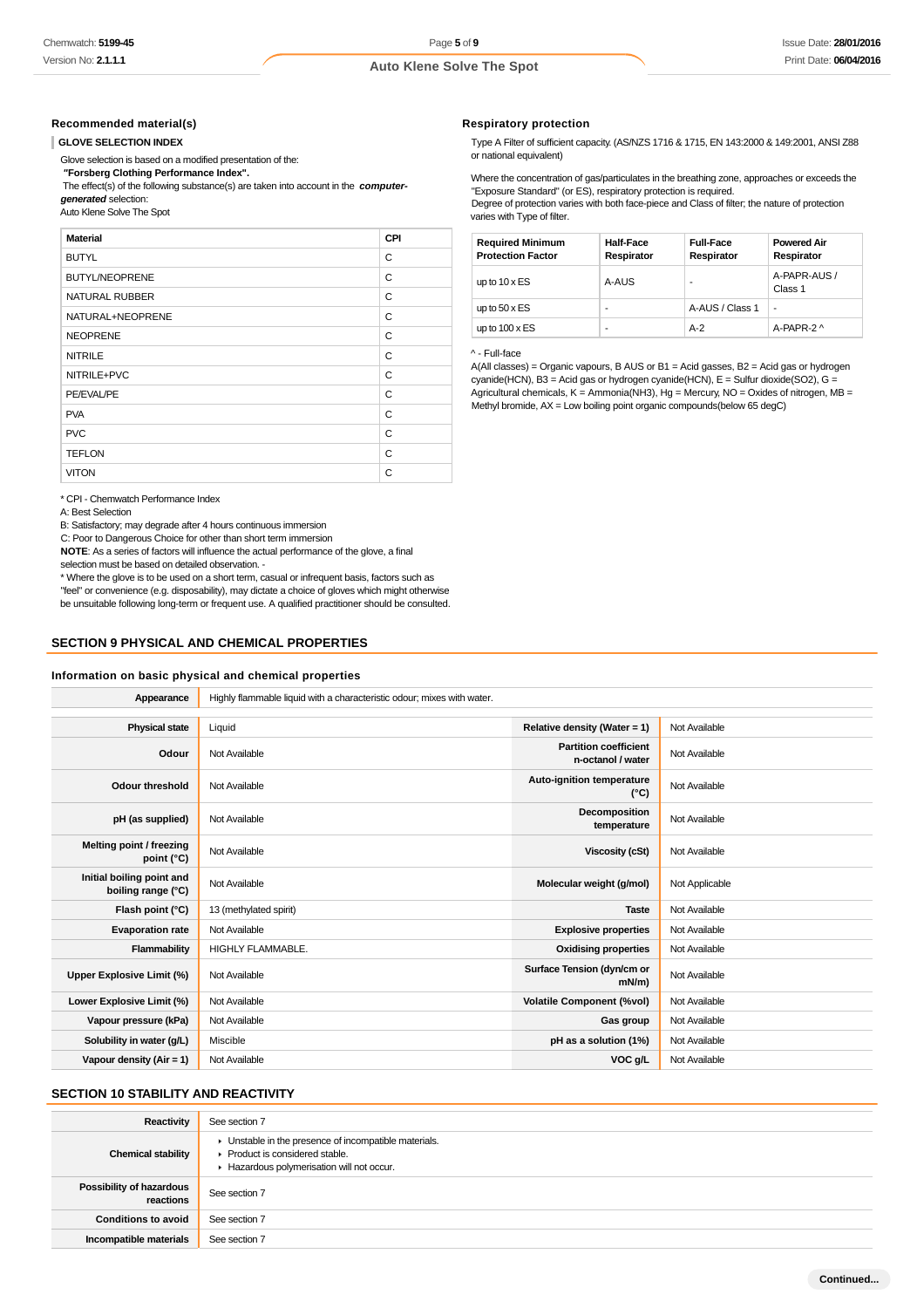# Page **6** of **9 Auto Klene Solve The Spot**

**Hazardous decomposition products** See section 5

#### **SECTION 11 TOXICOLOGICAL INFORMATION**

**Inhaled** Inhalation of vapours may cause drowsiness and dizziness. This may be accompanied by sleepiness, reduced alertness, loss of reflexes, lack of co-ordination, and vertigo. Inhalation of vapours or aerosols (mists, fumes), generated by the material during the course of normal handling, may be damaging to the health of the individual. Animal testing shows that the most common signs of inhalation overdose is inco-ordination and drowsiness. Inhalation hazard is increased at higher temperatures. Inhalation of high concentrations of gas/vapour causes lung irritation with coughing and nausea, central nervous depression with headache and dizziness, slowing of reflexes, fatigue and inco-ordination. **Ingestion** Accidental ingestion of the material may be damaging to the health of the individual. Ingestion of ethanol (ethyl alcohol, "alcohol") may produce nausea, vomiting, bleeding from the digestive tract, abdominal pain, and diarrhoea. Effects on the body: Blood concentration Effects <1.5 g/L Mild: impaired vision, co-ordination and reaction time; emotional instability 1.5-3.0 g/L Moderate: Slurred speech, confusion, inco-ordination, emotional instability, disturbances in perception and senses, possible blackouts, and impaired objective performance in standardized tests. Possible double vision, flushing, fast heart rate, sweating and incontinence. Slow breathing may occur rarely and fast breathing may develop in cases of metabolic acidosis, low blood sugar and low blood potassium. Central nervous system depression may progress to coma. 3-5 g/L Severe: cold clammy skin, low body temperature and low blood pressure. Atrial fibrillation and heart block have been reported. Considered an unlikely route of entry in commercial/industrial environments. The liquid may produce gastrointestinal discomfort and may be harmful if swallowed. Central nervous system (CNS) depression may include general discomfort, symptoms of giddiness, headache, dizziness, nausea, anaesthetic effects, slowed reaction time, slurred speech and may progress to unconsciousness. Serious poisonings may result in respiratory depression and may be fatal. **Skin Contact** There is some evidence to suggest that the material may cause moderate inflammation of the skin either following direct contact or after a delay of some time. Repeated exposure can cause contact dermatitis which is characterised by redness, swelling and blistering. Open cuts, abraded or irritated skin should not be exposed to this material Entry into the blood-stream, through, for example, cuts, abrasions or lesions, may produce systemic injury with harmful effects. Examine the skin prior to the use of the material and ensure that any external damage is suitably protected. **Eye** Direct contact of the eye with ethanol (alcohol) may cause an immediate stinging and burning sensation, with reflex closure of the lid, and a temporary, tearing injury to the cornea together with redness of the conjunctiva. Discomfort may last 2 days but usually the injury heals without treatment. There is evidence that material may produce eye irritation in some persons and produce eye damage 24 hours or more after instillation. Severe inflammation may be expected with pain. **Chronic** Substance accumulation, in the human body, may occur and may cause some concern following repeated or long-term occupational exposure. Prolonged exposure to ethanol may cause damage to the liver and cause scarring. It may also worsen damage caused by other agents. Chronic solvent inhalation exposures may result in nervous system impairment and liver and blood changes. [PATTYS] Ingestion may result in intoxication and drunkenness. In chronic form this may result in alcoholism and liver damage. **Auto Klene Solve The Spot TOXICITY IRRITATION** Not Available Not Available Not Available Not Available Not Available Not Available **methylated spirits TOXICITY IRRITATION** Not Available **Eye** (rabbit): 500 mg SEVERE Eye (rabbit):100mg/24hr-moderate Skin (rabbit):20 mg/24hr-moderate Skin (rabbit):400 mg (open)-mild **water TOXICITY IRRITATION** Oral (rat) LD50: >90000 mg/kg<sup>[2]</sup> Not Available **Legend:** 1. Value obtained from Europe ECHA Registered Substances - Acute toxicity 2.\* Value obtained from manufacturer's SDS. Unless otherwise specified data extracted from RTECS - Register of Toxic Effect of chemical Substances

**METHYLATED SPIRITS** The material may cause skin irritation after prolonged or repeated exposure and may produce on contact skin redness, swelling, the production of vesicles, scaling and thickening of the skin.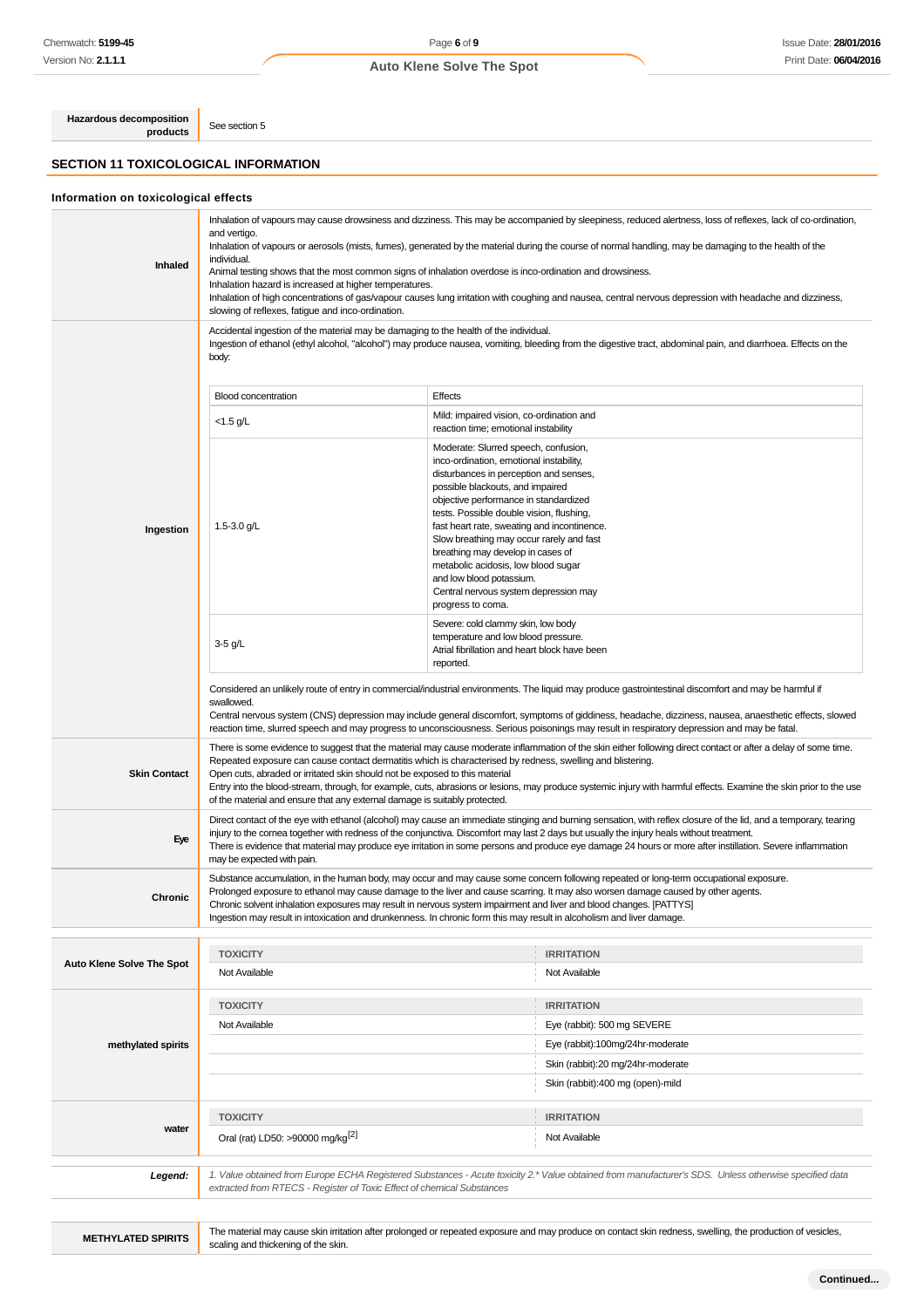| <b>WATER</b>                                | No significant acute toxicological data identified in literature search. |                                 |                                                                                                                                                                    |
|---------------------------------------------|--------------------------------------------------------------------------|---------------------------------|--------------------------------------------------------------------------------------------------------------------------------------------------------------------|
|                                             |                                                                          |                                 |                                                                                                                                                                    |
| <b>Acute Toxicity</b>                       | N                                                                        | Carcinogenicity                 | $\circ$                                                                                                                                                            |
| <b>Skin Irritation/Corrosion</b>            | D                                                                        | Reproductivity                  | Ø                                                                                                                                                                  |
| <b>Serious Eye</b><br>Damage/Irritation     | $\sim$                                                                   | <b>STOT - Single Exposure</b>   | $\checkmark$                                                                                                                                                       |
| <b>Respiratory or Skin</b><br>sensitisation | Q                                                                        | <b>STOT - Repeated Exposure</b> | $\circ$                                                                                                                                                            |
| <b>Mutagenicity</b>                         | $\circ$                                                                  | <b>Aspiration Hazard</b>        | $\circ$                                                                                                                                                            |
|                                             |                                                                          | Legend:                         | $\blacktriangleright$ - Data available but does not fill the criteria for classification<br>$\blacktriangleright$ - Data required to make classification available |

 $\bigcirc$  – Data Not Available to make classification

# **SECTION 12 ECOLOGICAL INFORMATION**

# **Toxicity**

| Ingredient | Endpoint                                                                                                                                                                                                                                                                                                                                                                                 | <b>Test Duration (hr)</b> | <b>Species</b>                | Value        | Source |
|------------|------------------------------------------------------------------------------------------------------------------------------------------------------------------------------------------------------------------------------------------------------------------------------------------------------------------------------------------------------------------------------------------|---------------------------|-------------------------------|--------------|--------|
| water      | EC <sub>50</sub>                                                                                                                                                                                                                                                                                                                                                                         | 384                       | Crustacea                     | 199.179mg/L  | 3      |
| water      | <b>EC50</b>                                                                                                                                                                                                                                                                                                                                                                              | 96                        | Algae or other aquatic plants | 8768.874mg/L | 3      |
| water      | <b>LC50</b>                                                                                                                                                                                                                                                                                                                                                                              | 96                        | Fish                          | 897.520mg/L  | 3      |
| Legend:    | Extracted from 1. IUCLID Toxicity Data 2. Europe ECHA Registered Substances - Ecotoxicological Information - Aguatic Toxicity 3. EPIWIN Suite V3.12 -<br>Aquatic Toxicity Data (Estimated) 4. US EPA, Ecotox database - Aquatic Toxicity Data 5. ECETOC Aquatic Hazard Assessment Data 6. NITE (Japan) -<br>Bioconcentration Data 7. METI (Japan) - Bioconcentration Data 8. Vendor Data |                           |                               |              |        |

log Kow: -0.31 to -0.32; Koc 1: Estimated BCF= 3; Half-life (hr) air: 144; Half-life (hr) H2O surface water: 144; Henry's atm m3 /mol: 6.29E-06; BOD 5 if unstated: 0.93-1.67,63% COD: 1.99-2.11,97%; ThOD : 2.1.

 Environmental Fate: Terrestrial - Ethanol quickly biodegrades in soil but may leach into ground water; most is lost by evaporation. Ethanol is expected to have very high mobility in soil. Volatilization of ethanol from moist soil surfaces is expected to be an important fate process. The potential for volatilization of ethanol from dry soil surfaces may exist. Biodegradation is expected to be an important fate process for ethanol based on half-lives on the order of a few days for ethanol in sandy soil/groundwater microcosms. Atmospheric Fate: Ethanol is expected to exist solely as a vapour in the ambient atmosphere. **DO NOT** discharge into sewer or waterways.

#### **Persistence and degradability**

| Ingredient                       | Persistence: Water/Soil | Persistence: Air |
|----------------------------------|-------------------------|------------------|
| water                            | LOW                     | <b>LOW</b>       |
| <b>Bioaccumulative potential</b> |                         |                  |
| Ingredient                       | <b>Bioaccumulation</b>  |                  |
| water                            | LOW (LogKOW = $-1.38$ ) |                  |

#### **Mobility in soil**

| Ingredient | <b>Mobility</b>     |
|------------|---------------------|
| water      | LOW (KOC = $14.3$ ) |

# **SECTION 13 DISPOSAL CONSIDERATIONS**

# **Waste treatment methods**

| <b>Product / Packaging</b><br>disposal | Legislation addressing waste disposal requirements may differ by country, state and/ or territory. Each user must refer to laws operating in their area. In some<br>areas, certain wastes must be tracked.<br>A Hierarchy of Controls seems to be common - the user should investigate:<br>$\blacktriangleright$ Reduction<br>$\triangleright$ Reuse<br>$\triangleright$ Recycling<br>• Disposal (if all else fails)<br>This material may be recycled if unused, or if it has not been contaminated so as to make it unsuitable for its intended use. If it has been contaminated, it may be<br>possible to reclaim the product by filtration, distillation or some other means. Shelf life considerations should also be applied in making decisions of this type.<br>Note that properties of a material may change in use, and recycling or reuse may not always be appropriate.<br>• DO NOT allow wash water from cleaning or process equipment to enter drains.<br>It may be necessary to collect all wash water for treatment before disposal.<br>In all cases disposal to sewer may be subject to local laws and regulations and these should be considered first.<br>• Where in doubt contact the responsible authority.<br>Recycle wherever possible.<br>• Consult manufacturer for recycling options or consult local or regional waste management authority for disposal if no suitable treatment or disposal facility<br>can be identified.<br>• Dispose of by: burial in a land-fill specifically licenced to accept chemical and / or pharmaceutical wastes or Incineration in a licenced apparatus (after<br>admixture with suitable combustible material). |
|----------------------------------------|---------------------------------------------------------------------------------------------------------------------------------------------------------------------------------------------------------------------------------------------------------------------------------------------------------------------------------------------------------------------------------------------------------------------------------------------------------------------------------------------------------------------------------------------------------------------------------------------------------------------------------------------------------------------------------------------------------------------------------------------------------------------------------------------------------------------------------------------------------------------------------------------------------------------------------------------------------------------------------------------------------------------------------------------------------------------------------------------------------------------------------------------------------------------------------------------------------------------------------------------------------------------------------------------------------------------------------------------------------------------------------------------------------------------------------------------------------------------------------------------------------------------------------------------------------------------------------------------------------------------------------------------------------------------------|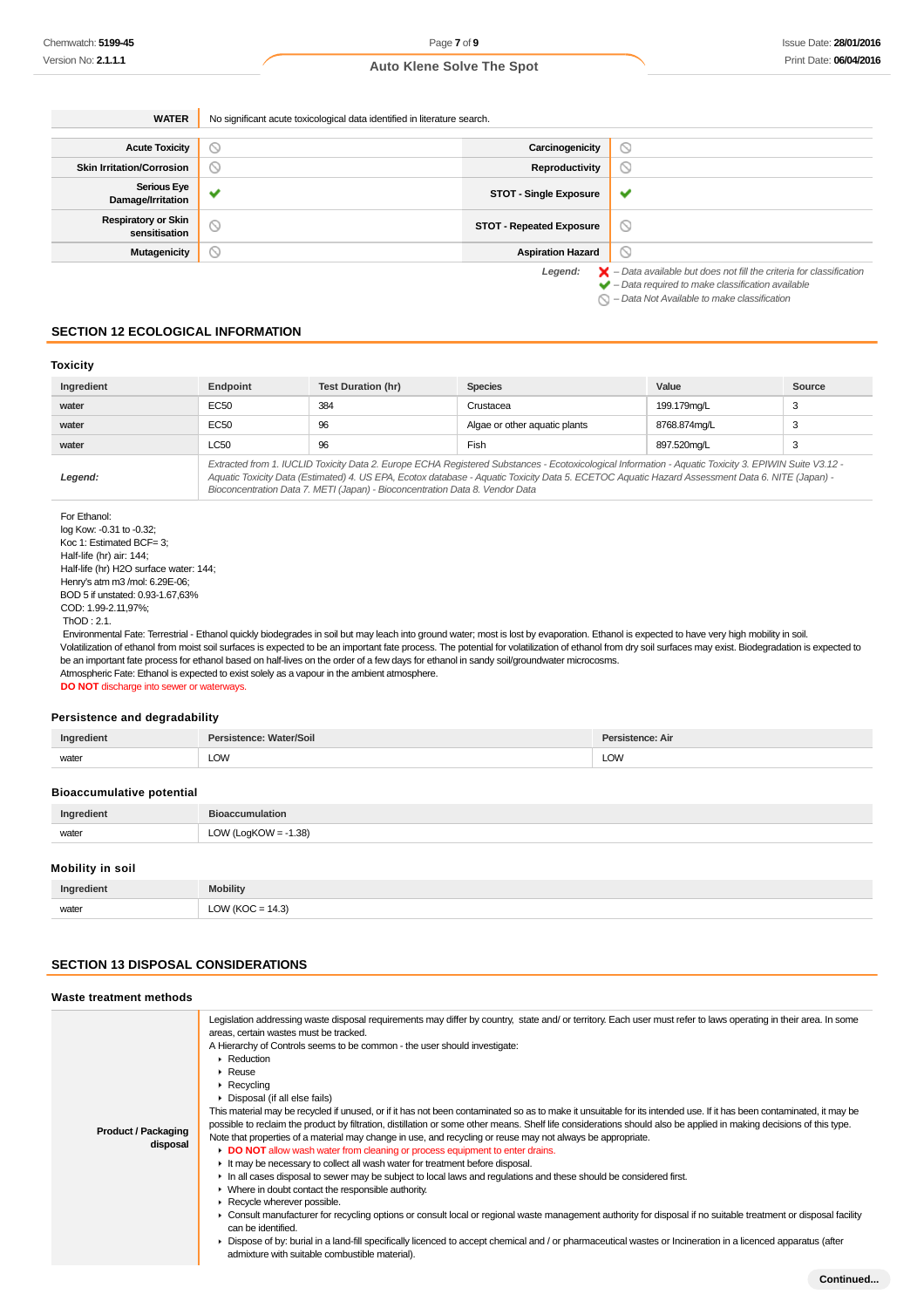Page **8** of **9**

#### **Auto Klene Solve The Spot**

Decontaminate empty containers. Observe all label safeguards until containers are cleaned and destroyed.

# **SECTION 14 TRANSPORT INFORMATION**

# **Labels Required Marine Pollutant** NO **HAZCHEM** •3YE **Land transport (ADG) UN number** 1993 **Packing group** | II **UN proper shipping name** FLAMMABLE LIQUID, N.O.S. (contains methylated spirits) **Environmental hazard** Not Applicable **Transport hazard class(es)**  $Class \begin{array}{c} \perp \\ 3 \end{array}$ Subrisk Not Applicable **Special precautions for user** Special provisions 274 Limited quantity 1L

#### **Air transport (ICAO-IATA / DGR)**

| UN number                    | 1993                                                                                                                                                                                                                                                                                        |                                                                      |
|------------------------------|---------------------------------------------------------------------------------------------------------------------------------------------------------------------------------------------------------------------------------------------------------------------------------------------|----------------------------------------------------------------------|
| Packing group                | Ш                                                                                                                                                                                                                                                                                           |                                                                      |
| UN proper shipping name      | Flammable liquid, n.o.s. * (contains methylated spirits)                                                                                                                                                                                                                                    |                                                                      |
| <b>Environmental hazard</b>  | Not Applicable                                                                                                                                                                                                                                                                              |                                                                      |
| Transport hazard class(es)   | <b>ICAO/IATA Class</b><br>3<br>ICAO / IATA Subrisk<br>Not Applicable<br><b>ERG Code</b><br>3H                                                                                                                                                                                               |                                                                      |
| Special precautions for user | Special provisions<br>Cargo Only Packing Instructions<br>Cargo Only Maximum Qty / Pack<br>Passenger and Cargo Packing Instructions<br>Passenger and Cargo Maximum Qty / Pack<br>Passenger and Cargo Limited Quantity Packing Instructions<br>Passenger and Cargo Limited Maximum Qty / Pack | A <sub>3</sub><br>364<br>60L<br>353<br>5 L<br>Y341<br>1 <sub>L</sub> |

# **Sea transport (IMDG-Code / GGVSee)**

| <b>UN number</b>             | 1993                                                                                             |  |
|------------------------------|--------------------------------------------------------------------------------------------------|--|
| Packing group                | $\mathbf{H}$                                                                                     |  |
| UN proper shipping name      | FLAMMABLE LIQUID, N.O.S. (contains methylated spirits)                                           |  |
| <b>Environmental hazard</b>  | Not Applicable                                                                                   |  |
| Transport hazard class(es)   | <b>IMDG Class</b><br>3<br><b>IMDG Subrisk</b><br>Not Applicable                                  |  |
| Special precautions for user | $F-E, S-E$<br><b>EMS Number</b><br>274<br>Special provisions<br><b>Limited Quantities</b><br>1 L |  |

**Transport in bulk according to Annex II of MARPOL and the IBC code**

Not Applicable

# **SECTION 15 REGULATORY INFORMATION**

**Safety, health and environmental regulations / legislation specific for the substance or mixture**

**METHYLATED SPIRITS(NOT AVAIL.) IS FOUND ON THE FOLLOWING REGULATORY LISTS**